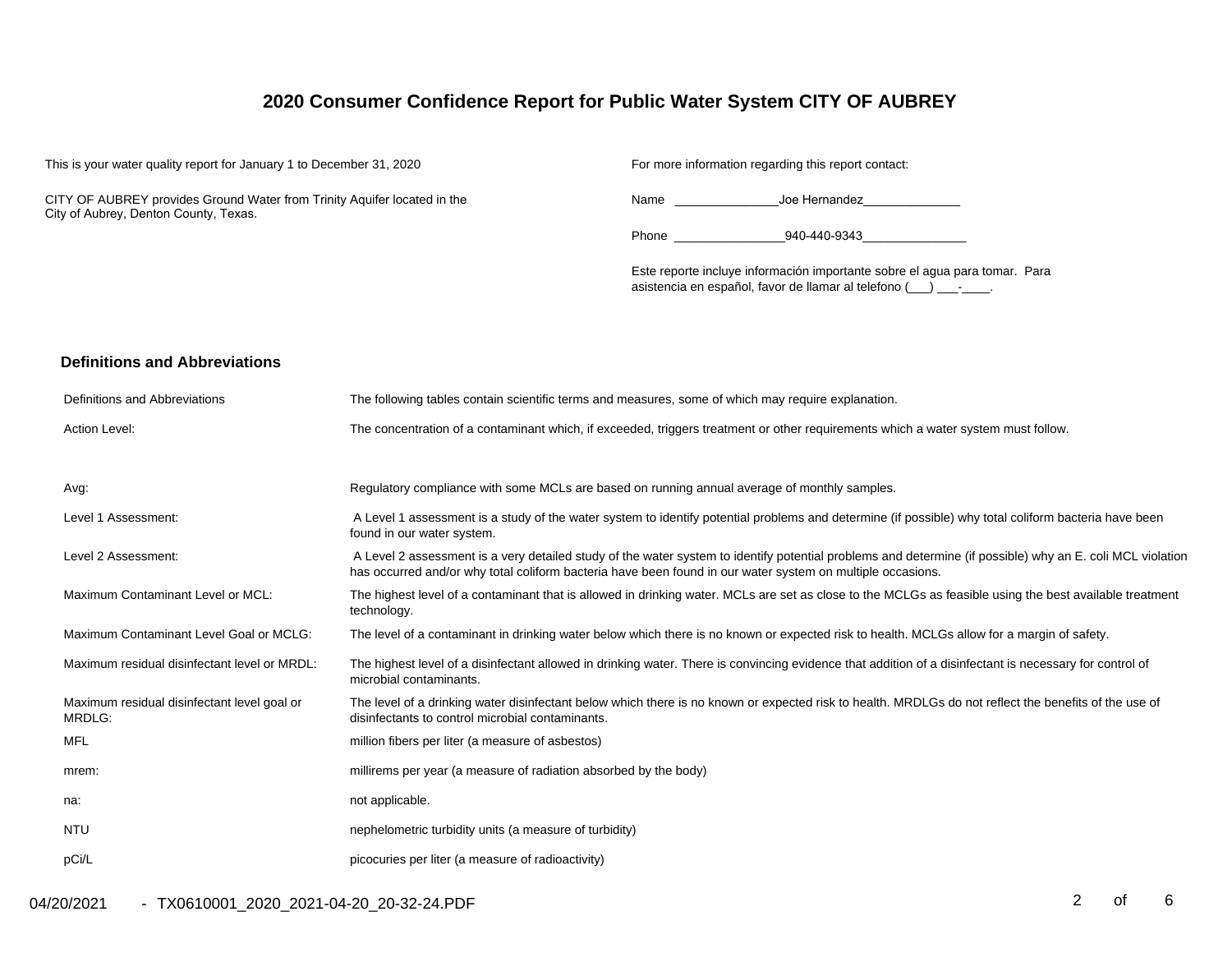### **Definitions and Abbreviations**

| ppb:                       | micrograms per liter or parts per billion                                           |
|----------------------------|-------------------------------------------------------------------------------------|
| ppm:                       | milligrams per liter or parts per million                                           |
| ppq                        | parts per quadrillion, or picograms per liter (pg/L)                                |
| ppt                        | parts per trillion, or nanograms per liter (ng/L)                                   |
| Treatment Technique or TT: | A required process intended to reduce the level of a contaminant in drinking water. |

# **Information about your Drinking Water**

The sources of drinking water (both tap water and bottled water) include rivers, lakes, streams, ponds, reservoirs, springs, and wells. As water travels over the surface of the land or through the ground, it dissolves naturally-occurring minerals and, in some cases, radioactive material, and can pick up substancesresulting from the presence of animals or from human activity.

Drinking water, including bottled water, may reasonably be expected to contain at least small amounts of some contaminants. The presence ofcontaminants does not necessarily indicate that water poses a health risk. More information about contaminants and potential health effects can be obtainedby calling the EPAs Safe Drinking Water Hotline at (800) 426-4791.

Contaminants that may be present in source water include:

- Microbial contaminants, such as viruses and bacteria, which may come from sewage treatment plants, septic systems, agricultural livestock operations,and wildlife.

- Inorganic contaminants, such as salts and metals, which can be naturally-occurring or result from urban storm water runoff, industrial or domesticwastewater discharges, oil and gas production, mining, or farming.

- Pesticides and herbicides, which may come from a variety of sources such as agriculture, urban storm water runoff, and residential uses.

- Organic chemical contaminants, including synthetic and volatile organic chemicals, which are by-products of industrial processes and petroleumproduction, and can also come from gas stations, urban storm water runoff, and septic systems.

- Radioactive contaminants, which can be naturally-occurring or be the result of oil and gas production and mining activities.

In order to ensure that tap water is safe to drink, EPA prescribes regulations which limit the amount of certain contaminants in water provided by public watersystems. FDA regulations establish limits for contaminants in bottled water which must provide the same protection for public health.

Contaminants may be found in drinking water that may cause taste, color, or odor problems. These types of problems are not necessarily causes for healthconcerns. For more information on taste, odor, or color of drinking water, please contact the system's business office.

You may be more vulnerable than the general population to certain microbial contaminants, such as Cryptosporidium, in drinking water. Infants, some elderly, or immunocompromised persons such as those undergoing chemotherapy for cancer; persons who have undergone organ transplants; those who are undergoing treatment with steroids; and people with HIV/AIDS or other immune system disorders, can be particularly at risk from infections. You should seek advice about drinking water from your physician or health care providers. Additional guidelines on appropriate means to lessen the risk of infection byCryptosporidium are available from the Safe Drinking Water Hotline (800-426-4791).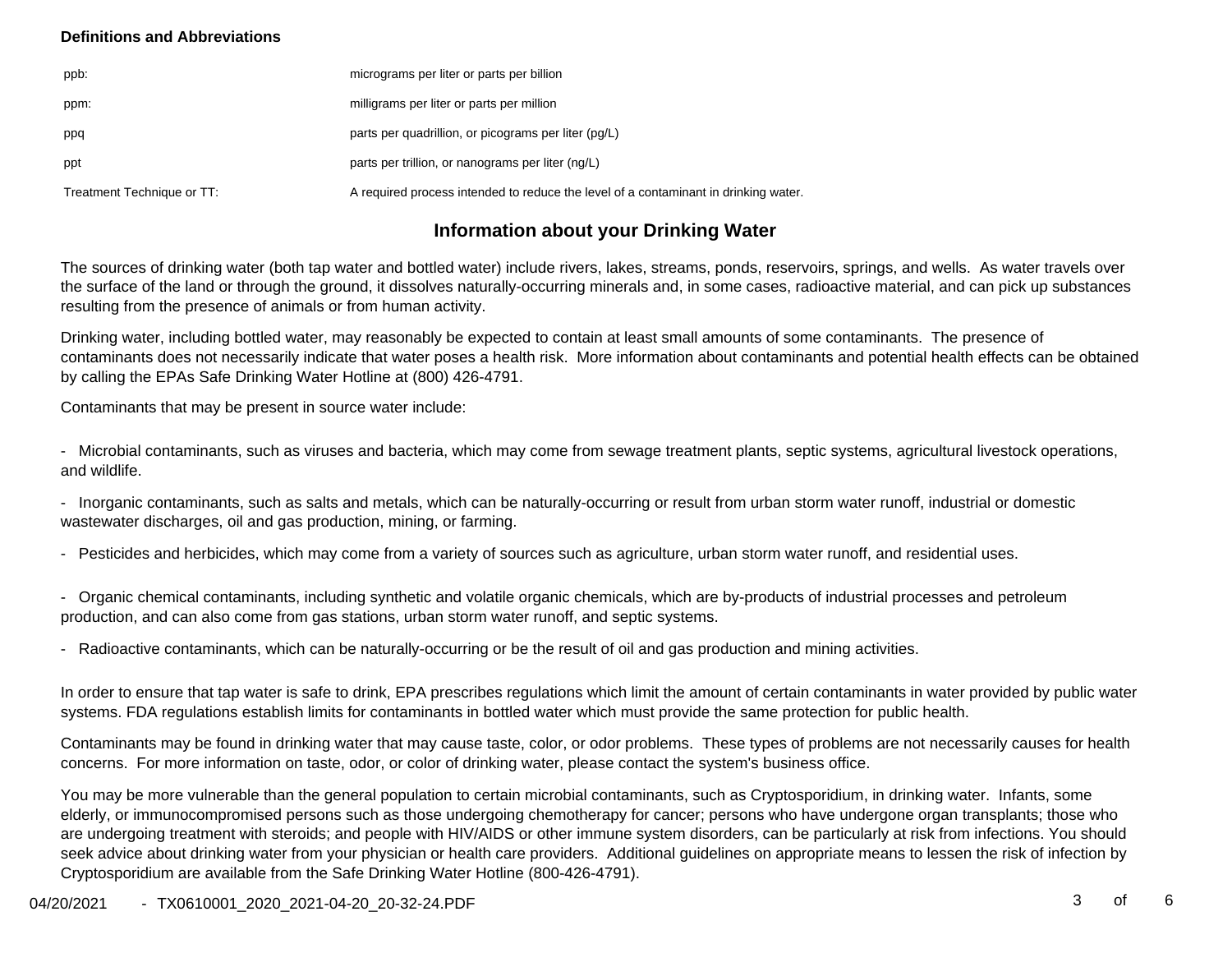If present, elevated levels of lead can cause serious health problems, especially for pregnant women and young children. Lead in drinking water is primarilyfrom materials and components associated with service lines and home plumbing. We are responsible for providing high quality drinking water, but we cannot control the variety of materials used in plumbing components. When your water has been sitting for several hours, you can minimize the potential forlead exposure by flushing your tap for 30 seconds to 2 minutes before using water for drinking or cooking. If you are concerned about lead in your water, you may wish to have your water tested. Information on lead in drinking water, testing methods, and steps you can take to minimize exposure is available fromthe Safe Drinking Water Hotline or at http://www.epa.gov/safewater/lead.

#### **Information about Source Water**

TCEQ completed an assessment of your source water, and results indicate that some of our sources are susceptible to certain contaminants. The sampling requirements for your water system is based on this susceptibility and previous sample data. Any detections of these contaminants will be found in this Consumer Confidence Report. For more information on source waterassessments and protection efforts at our system contact **[insert water system contact][insert phone number]**

| Lead and Copper | Date Sampled | <b>MCLG</b> | Action Level (AL) 90th Percentile # Sites Over AL |       | Units | <b>Violation</b> | Likely Source of Contamination                                                                                |
|-----------------|--------------|-------------|---------------------------------------------------|-------|-------|------------------|---------------------------------------------------------------------------------------------------------------|
| Copper          | 2020         | l .3        | 1.3                                               | 0.075 | ppm   |                  | Erosion of natural deposits; Leaching from<br>wood preservatives; Corrosion of household<br>plumbing systems. |

# **2020 Water Quality Test Results**

| Disinfection By-Products          | <b>Collection Date</b> | <b>Highest Level</b><br><b>Detected</b> | Range of<br>Individual Samples | <b>MCLG</b>              | <b>MCL</b> | Units | <b>Violation</b> | <b>Likely Source of Contamination</b>      |
|-----------------------------------|------------------------|-----------------------------------------|--------------------------------|--------------------------|------------|-------|------------------|--------------------------------------------|
| ∣ Total Trihalomethanes<br>(TTHM) | 2020                   |                                         | $4.8 - 9.4$                    | No goal for the<br>total | 80         | ppb   |                  | By-product of drinking water disinfection. |

\*The value in the Highest Level or Average Detected column is the highest average of all TTHM sample results collected at a location over a year